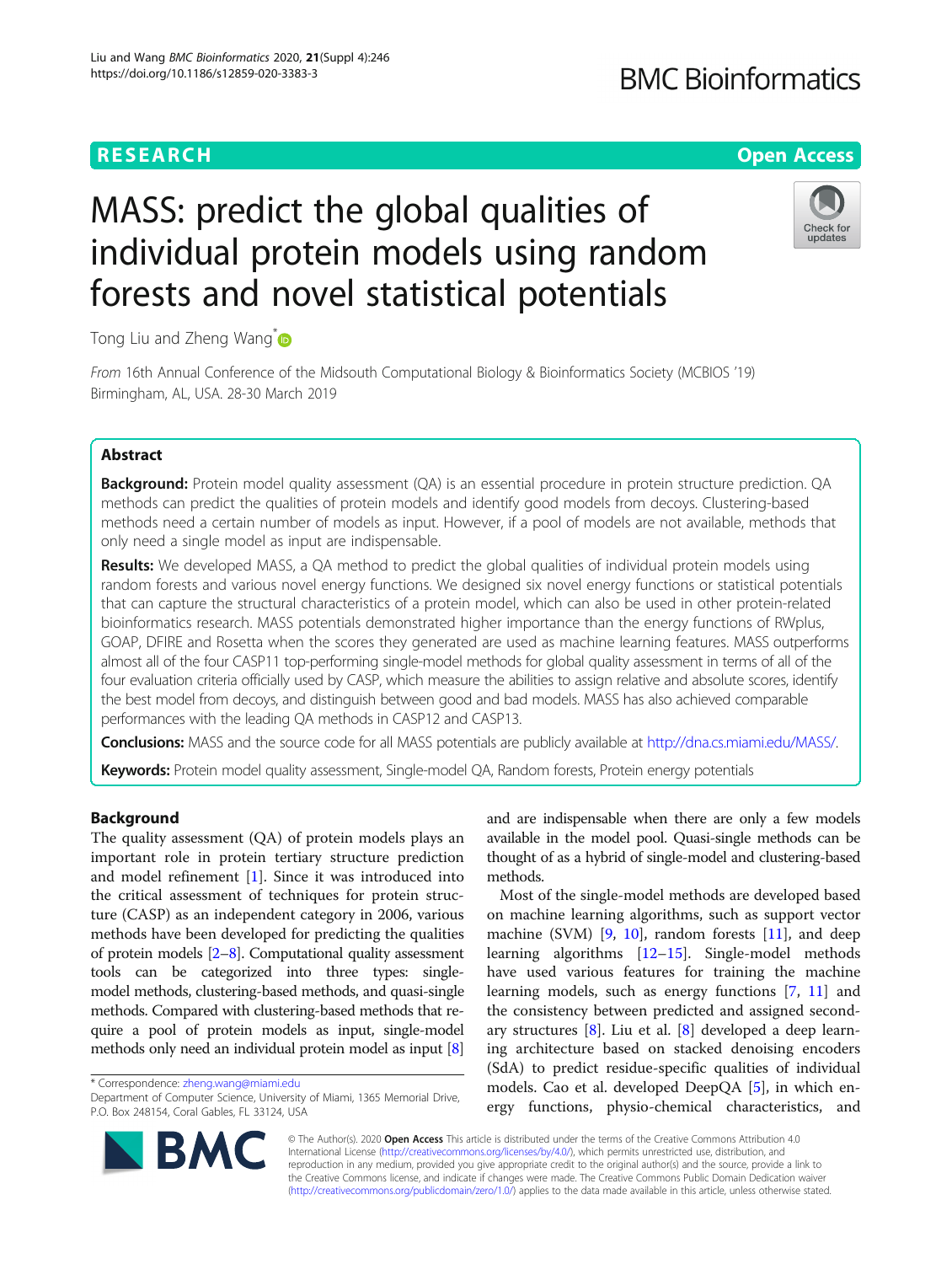structural information were used as features, and deep belief networks were used as the machine learning algorithm. ProQ3 [[7\]](#page-8-0) used Rosetta energy terms as input features and SVM as machine learning algorithm and outperformed its previous version ProQ2 [\[10](#page-8-0)].

In this study, we present a single-model method named MASS for predicting global qualities of individual protein models. We designed and re-implemented ten protein potentials and proved that they indicate different structural or energetic characteristics of a protein model. The random forests algorithm is used as the machine learning algorithm; the values from ten potentials along with six other types of features are used to predict the global qualities of individual models. We evaluated MASS along with other QA methods in CASP11, CASP12, and CASP13 and found that MASS outperforms most of the methods in CASP11 and is comparable with the leading methods in CASP12 and CASP13.

### **Methods**

## Training data and features

The training data were collected from previous CASP experiments: 85 targets from CASP9 and 67 from CASP10. The objective values are GDT-TS scores obtained from superimposing protein models with their native structures using LGA [[16](#page-8-0)]. For each protein target, there are about 300 models. Considering the small differences between the five models from the same group, we randomly selected 150 models on each target for generating machine learning features.

We used 70 features in seven categories: (1) the agreement of predicted and assigned secondary structures, specifically, the Q3, SOV'99, SOV\_refine scores [\[17](#page-8-0)] and three solvent accessibility scores (six features); (2) existing statistical potential energy of protein models, including RWplus [[18](#page-8-0)], GOAP [[19](#page-8-0)], and DRIRE [\[20](#page-8-0)] (three features); (3) pseudo amino acid composition of the amino acid sequences [\[21\]](#page-8-0) (23 features); (4) radius of gyration of the models (one feature); (5) residue-residue contact information (two features); (6) newly-designed and newly-implemented protein statistical potentials (15 features); and (7) Rosetta energy functions [[22\]](#page-8-0) (20 features).

# Comparison between predicted and assigned secondary structures and solvent accessibilities

The predicted secondary structures and relative solvent accessibilities were obtained by executing SCRATCH [[23\]](#page-8-0). The secondary structures and relative solvent accessibilities of a protein model were assigned by STRIDE [[24\]](#page-9-0). The Q3, SOV'99, and SOV\_refine scores [\[17,](#page-8-0) [25](#page-9-0)] were used to assess the similarity between the predicted and assigned protein secondary structures. The other three features indicate the percentage of identical values between the predicted and assigned relative solvent accessibilities including buried, exposed, and both buried and exposed at 25% exposure threshold.

# Statistical potential energy

We used three statistical potential energy scores, including the ones generated by RWplus [\[18](#page-8-0)], GOAP [\[19](#page-8-0)], and DFIRE [[20\]](#page-8-0).

# Pseudo amino acid composition

Pseudo amino acid composition (PseAA) [[21\]](#page-8-0) was used to indicate amino acid composition.

#### Radius of gyration

Radius of gyration has been widely used as an indicator of protein structure compactness [[26\]](#page-9-0). When we used radius of gyration in this study, we only considered N, Cα, and C atoms, and assumed that all atoms of interest have equal masses.

# Residue-residue contact information

The in-contact relationship between the  $C\alpha$ -C $\alpha$  atoms is defined as the sequence separation  $\geq 6$  and Euclidean distance in 3D space less than 8 Å. The first feature is the average sequence separation between atoms that are in-contact. The second feature is the average value of the distances between in-contact Cα-Cα atoms weighted by their sequence separations.

#### MASS potentials

We designed six protein statistical potentials from scratch including pseudo-bond angle potential (PAP), accessible surface potential at the atomic level (ASPA), sequence separation-dependent potential (SSDP), contact-dependent potential (CDP), relative solvent accessibility potential (RSAP), and volume-dependent potential (VDP). We re-designed (made minor modifications on the existing designs) the torsion angle potential (TAP) previously defined in QMEAN [[27\]](#page-9-0). We re-implemented (the potentials were previously defined by others; we implemented them in PERL) three previously defined protein potentials: centrosymmetric burial potential (CSP), accessible surface potential at the residue level (ASPR), and distance-dependent potential (DDP).

We used both Cα and Cβ atoms to represent a residue in five potentials: ASPR, CDP, CSP, DDP, and SSDP. Therefore, we used in total 15 potentials for a given protein model (will be referred to as MASS potentials hereafter). The protein dataset we used for extracting reference states is TOP8000 [[28\]](#page-9-0), which contains about 8000 high-resolution (< 2.0 Å) and quality-filtered experimentally-determined protein structures (chains) with 70% PDB homology level. The dataset was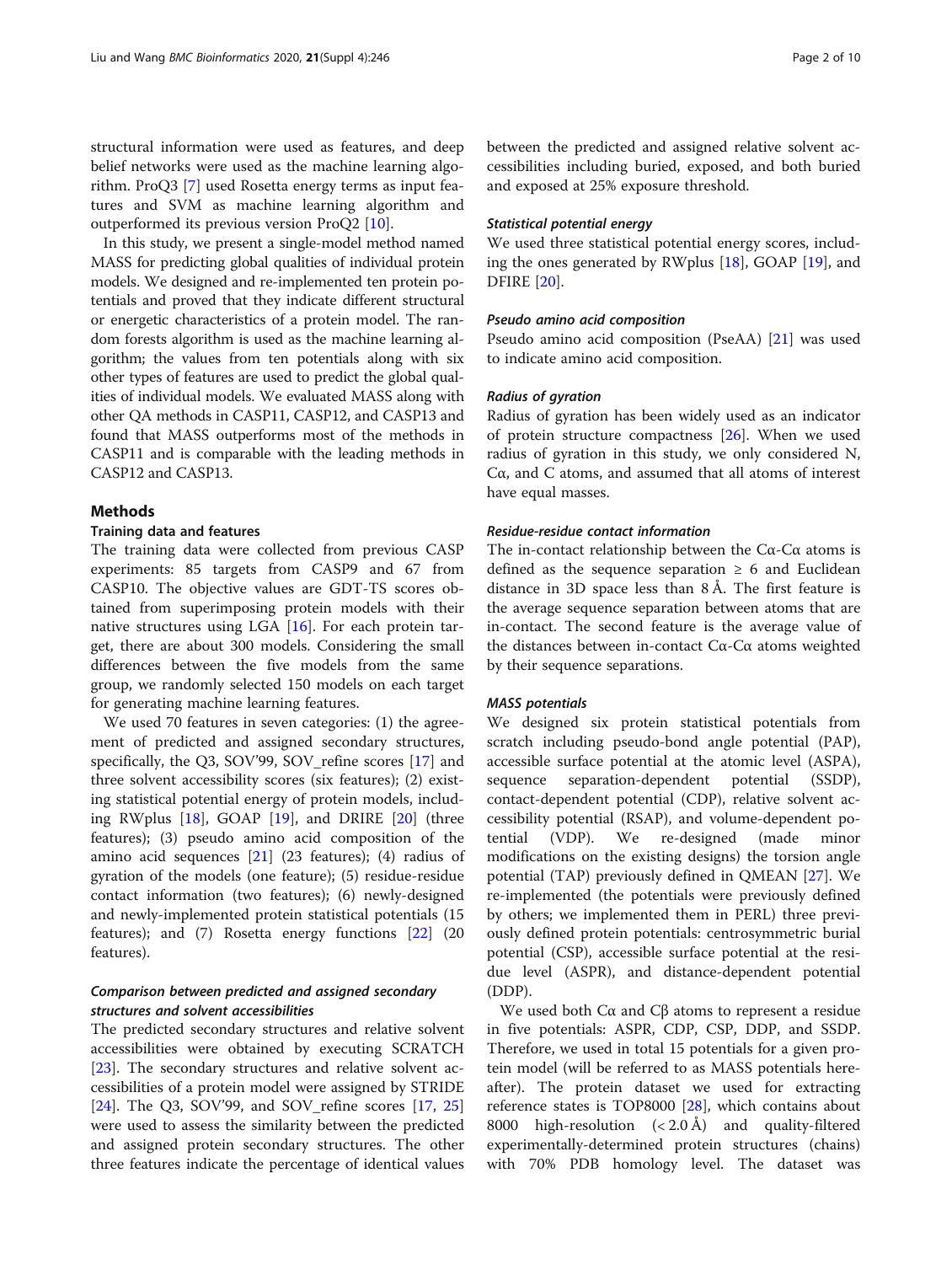previously used to update the torsional distributions in MolProbity [[28](#page-9-0)] and was used here to extract the distributions of other reference states.

The reference state information consists of pseudobond angles, torsion angles, centrosymmetric burial, accessible surface at the residue level and at the atomic level, residue distance, sequence separation, residueresidue contact, relative solvent accessibility, and atom volume. The general formula [[29](#page-9-0), [30\]](#page-9-0) we used to calculate the potentials of an atom (a residue) or paired atoms (paired residues) is:

$$
E = RT \times \ln[1 + M \times \sigma] - RT
$$

$$
\times \ln\left[1 + M \times \sigma \times \frac{f_{observed}}{f_{reference}}\right]
$$

, where  $\sigma$  is a weight parameter and was set to 1/50 [[31](#page-9-0)] and  $RT$  was set to 0.582 kcal/mole [[30](#page-9-0)]. For the potentials discussed below, we used newly-designed ways of calculating  $M$ ,  $f_{observed}$ , and  $f_{reference}$ .

#### Pseudo-bond angle potential

We defined pseudo-bond angles as the angles formed by three consecutive N, Cα, or C atoms in the backbone. The 180° degree of pseudo-bond angles is evenly split into  $n=6$  classes. The M value in the pseudo-bond angle potential (PAP) for a specific residue is defined as:

$$
M = M_R = \sum_{ss \in \{H,E,C\}} \sum_{c_N=1}^{6} \sum_{c_{Ca} = 1}^{6} \sum_{c_C=1}^{6} f(R,ss,c_N,c_{Ca},c_C)
$$

, where  *denotes the residue type,*  $*ss*$  *is the secondary* structure state of the residue,  $c_N$  is the class of pseudobond angle formed by N atoms,  $c_{C_\alpha}$  is the class of pseudo-bond angle formed by C $\alpha$  atoms,  $c_C$  is the class of pseudo-bond angle formed by  $C$  atoms, and  $f$  is a function that returns the number of occurrences of a specific combination of R, ss,  $c_N$ ,  $c_{C\alpha}$ , and  $c_C$ . Therefore, for a specific residue type  $R$  its  $M$  is the number of observations for different secondary structure states and pseudo-bond angle classes based on our reference state information.

For the *i*th residue with residue type  $R_i$ , suppose it has a specific combination of states  $(s, c_N, c_{C_\alpha}, c_C)$ , then we define  $f_i$ (ss,  $c_N$ ,  $c_{C_\alpha}$ ,  $c_C$ ) as the number of occurrences of that combination of states for residuo type  $P_i$  (and oc that combination of states for residue type  $R_i$  (one occurrence number is generated for a residue type, with in total 20 occurrence numbers generated for 20 amino acid types). We define  $f_{reference}$  as:

$$
f_{reference} = \frac{\sum_{R=1}^{20} f_i(s_{S}, c_{N}, c_{C_{\alpha}}, c_{C})}{\sum_{R=1}^{20} M_{R}}
$$

where the denominator is the sum of all

observations or occurrences for all residue types based on our reference state information, and the numerator is the sum of the observations for this specific state combination for all residue types. The  $f_{observed}$  is defined as:

$$
f_{observed} = \frac{f_i(R_i, ss, c_N, c_{C_\alpha}, c_C)}{M_{R_i}}
$$

 $.$   $f_{observed}$  is very similar to  $f_{reference}$ , but when calculating the former one, we only considered the residue type  $R_i$ .

#### Torsion angle potential

We refined the definition of torsion angle potential (TAP) previously defined in QMEAN [[27](#page-9-0)]. For three adjacent residues in a protein chain, six dihedral angles  $(\Phi_{i-1}, \Psi_{i-1}, \Phi_i, \Psi_i, \Phi_{i+1}, \Psi_{i+1})$  are defined. For each of the six dihedral angles, we first evenly split the 360° degree into  $n = 9$  classes. The existing definition of TAP includes two types of combinations of the six dihedral angels:  $(\Phi_{i-1}, \Phi_i, \Phi_{i+1})$  and  $(\Psi_{i-1}, \Psi_i, \Psi_{i+1})$ . We will use  $(a_1, a_2, a_3)$  hereafter to indicate these two categories of combinations. For a given specific class set or combination ( $a_1$ ,  $a_2$ ,  $a_3$ ), we further created another two approaches of defining the state combinations. The first approach defines five classes  $c_5$ : if  $a_1 = a_2$  and  $a_1 = a_3$ , we label it as  $c_{51}$ ; if  $a_1 \neq a_2$ ,  $a_2 \neq a_3$ , and  $a_1 \neq a_3$ , we label it as  $c_{52}$ ; if  $a_1 = a_2$  and  $a_1 \neq a_3$ , we label it as  $c_{53}$ ; if  $a_1 =$  $a_3$  *and*  $a_1 \neq a_2$ , we label it as  $c_{54}$ ; and if  $a_2 = a_3$  *and*  $a_1 \neq a_2$  $a_2$ , we label it as  $c_{55}$ . The second apporach defines four classes  $c_4$ : if  $a_2 = a_1$  and  $a_2 = a_3$ , we label it as  $c_{41}$ ; if  $a_2 \neq$  $a_1$  and  $a_2 \neq a_3$ , we label it as  $c_{42}$ ; if  $a_2 = a_1$  and  $a_2 \neq a_3$ , we label it as  $c_{43}$ ; and if  $a_2 = a_3$  and  $a_2 \neq a_1$ , we label it as  $c_{44}$ . Therefore, given a set of six dihedral angles ( $\Phi_{i-1}$ ,  $\Psi_{i-1}$ ,  $\Phi_i$ ,  $\Psi_i$ ,  $\Phi_{i+1}$ ,  $\Psi_{i+1}$ ), we first classify each of them into  $n = 9$  classes  $c(\Phi_{i-1}, \Psi_{i-1}, \Phi_i, \Psi_i, \Phi_{i+1}, \Psi_{i+1})$ , and then classify them based on  $c_5$  and  $c_4$  if we set (a<sub>1</sub>, a<sub>2</sub>, a<sub>3</sub>) =  $c(\Phi_{i-1}, \Phi_i, \Phi_{i+1})$  or  $(a_1, a_2, a_3) = c(\Psi_{i-1}, \Psi_i, \Psi_{i+1})$ . The refined definition of M for the torsion angle potential for a specific residue is:

$$
M = M_R = \sum_{\mathit{ss}\in\{H,E,C\}} \sum_{\Phi c_5 = 1}^5 \sum_{\Psi c_5 = 1}^5 \sum_{\Phi c_4 = 1}^4 \sum_{\Psi c_4 = 1}^4 f(R, \mathit{ss}, \Phi c_5, \Psi c_5, \Phi c_4, \Psi c_4)
$$

, where  $\Phi c_5$  denotes the category of  $\Phi$ , that is,  $c(\Phi_{i-1})$  $_1$ ,  $\Phi_i$ ,  $\Phi_{i+1}$ ) and  $c_5$  class definition, similarly for  $\Psi c_5$ ,  $\Phi c_4$ ,  $\Psi c_4$ .

For the *i*th residue with residue type  $R_i$ , suppose it has a specific state combination (ss,  $\Phi c_5$ ,  $\Psi c_5$ ,  $\Phi c_4$ ,  $\Psi c_4$ ), we then define  $f_i$ (ss,  $\Phi c_5$ ,  $\Psi c_5$ ,  $\Phi c_4$ ,  $\Psi c_4$ ) as the number of occurrences of that combination of states for residue type  $R_i$  (one occurrence number is generated for a residue type, with in total 20 occurrence numbers generated for 20 amino acid types). We define  $f_{reference}$  and  $f_{observed}$  as: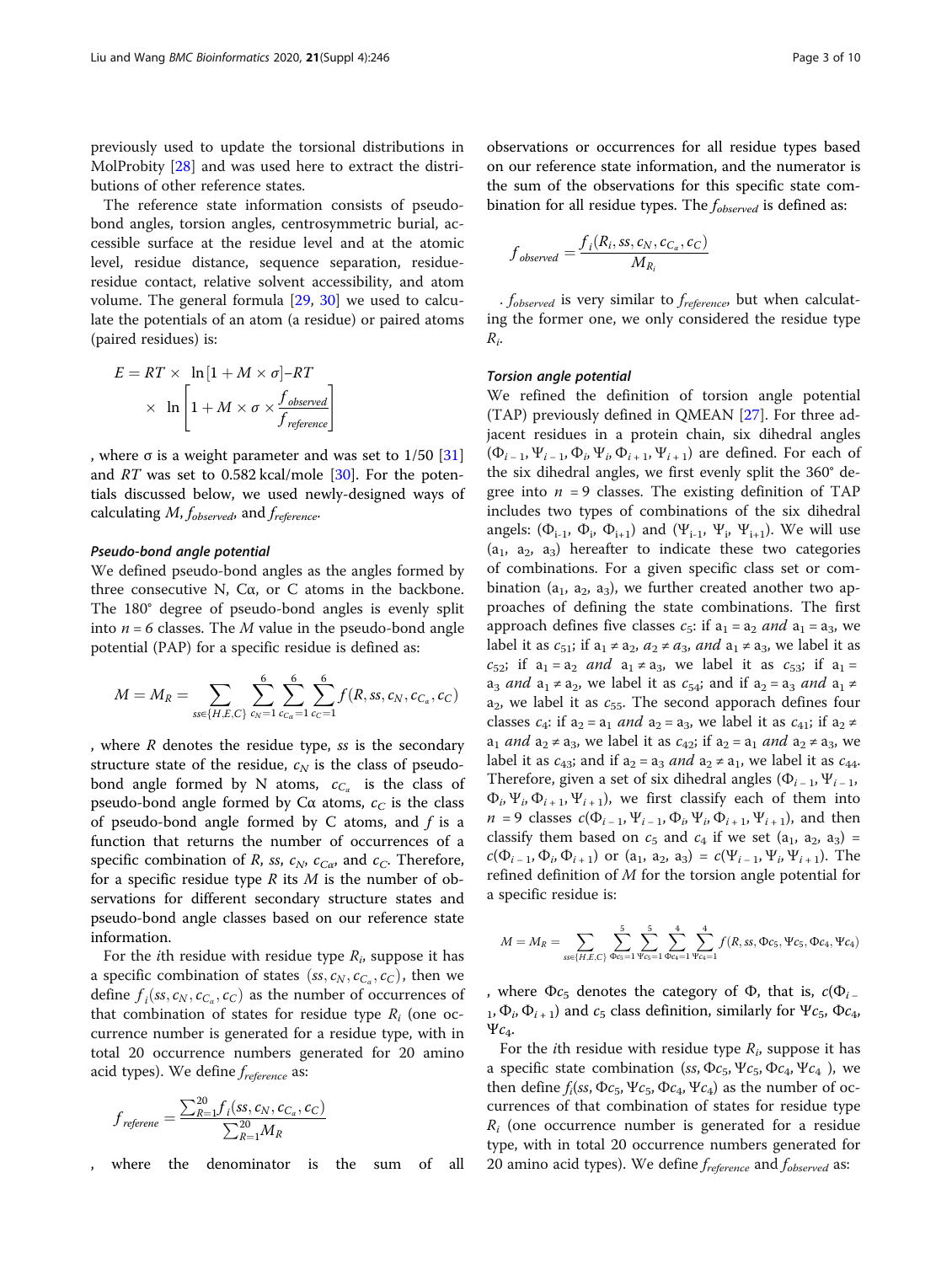$$
f_{reference} = \frac{\sum_{R=1}^{20} f_i(ss, \Phi c_5, \Psi c_5, \Phi c_4, \Psi c_4)}{\sum_{R=1}^{20} M_R}
$$

$$
f_{observed} = \frac{f_i(R_i, ss, \Phi c_5, \Psi c_5, \Phi c_4, \Psi c_4)}{M_{R_i}}
$$

The definitions of  $M_R$ ,  $f_{reference}$ , and  $f_{observed}$  are very similar to the ones we defined in Pseudo-bond angle potential, but here we use a two-layer class assignment system (first use  $a_1$ ,  $a_2$ , and  $a_3$  and then use  $c_4$  and  $c_5$ ) for torsion angles.

#### Centrosymmetric burial potential

We re-implemented the centrosymmetric burial potential (CSP) [\[32](#page-9-0)] with two major alternations. One of them is that we integrated the static radius of gyration (Rg) for protein models and native structures. The Rg we used in this work was derived from a simple function of the number of residues (N):  $Rg = 0.395 \times N^{0.6} + 7.257$ , resulting from regression analysis between a dataset of about 1000 globular proteins from the PDB database and their corresponding sequence lengths [\[33\]](#page-9-0). The second alternation is that we added secondary structure classes (i.e., H, E, and C), in the same way as in the former two potentials. The range  $[0, 3 \times Rg]$  is evenly divided into 30 bins or classes  $c_{30}$ . For each atom (Cα or Cβ), we calculated the distance between the atom and center of mass of the current protein and determine which  $c_{30}$  this distance belongs to. The  $M$ ,  $f_{reference}$ , and  $f_{observed}$  for the CSP for each atom ( $Cα$  or  $Cβ$ ) are defined as:

$$
M = M_R = \sum_{ss \in \{H, E, C\}} \sum_{c_{30} = 1}^{30} f(R, ss, c_{30})
$$

$$
f_{reference} = \frac{\sum_{R=1}^{20} f_i(ss, c_{30})}{\sum_{R=1}^{20} M_R}
$$

$$
f_{observed} = \frac{f_i(R_i, ss, c_{30})}{M_{R_i}}
$$

For the ith residue (atom Cα or Cβ) with residue type  $R_i$ , suppose it has a specific state combination of  $(ss, c_{30})$ , we define  $f_i$ (ss,  $c_{30}$ ) as the number of occurrences of that combination of states for residue type  $R_i$  (one occurrence number is generated for a residue type, with in total 20 occurrence numbers generated for 20 amino acid types).

#### Accessible surface potential at the residue level

We re-implemented the accessible surface potential at the residue level (ASPR) [\[34](#page-9-0)]. The accessible surface of any given residue is calculated as the total number of residues locating within a 11 Å radius sphere centered on the given residue [\[34\]](#page-9-0). The accessible surface for a

given residue is classified into 25 classes  $c_{25}$  (the range [0, 50] is evenly divided into 25 bins). The  $M$ ,  $f_{reference}$ and f<sub>observed</sub> for the ASPR for each residue (represented by Cα or Cβ atom) are defined as following:

$$
M = M_R = \sum_{\substack{\text{ss} \in \{H, E, C\}}}\sum_{c_2=1}^{25} f(R, \text{ss}, c_25)
$$

$$
f_{\text{reference}} = \frac{\sum_{R=1}^{20} f_i(\text{ss}, c_25)}{\sum_{R=1}^{20} M_R}
$$

$$
f_{\text{observed}} = \frac{f_i(R_i, \text{ss}, c_25)}{M_{R_i}}
$$

For the *i*th residue (represented by  $C\alpha$  or  $C\beta$  atom) with residue type  $R_i$ , suppose it has a specific state combination (ss,  $c_{25}$ ), we define  $f_i(ss, c_{25})$  as the number of occurrences of that combination of states for residue type  $R_i$  (one occurrence number is generated for a residue type, with in total 20 occurrence numbers generated for 20 amino acid types).

#### Accessible surface potential at the atomic level

We designed accessible surface potential at the atomic level (ASPA) based on the classification of all heavy atoms into 40 atom types  $c_{40}$  [[35](#page-9-0)]. For each given heavy atom, we calculated its accessible surface as we did for ASPR but used an 8 Å radius sphere. The accessible surface for a given heavy atom is classified into 30 classes  $c_{30}$  (the range [50,200] is evenly divided into 30 bins). The  $M$ ,  $f_{reference}$ , and  $f_{observed}$  for the ASPA for each heavy atom are defined as:

$$
M = M_R = \sum_{c_{30}=1}^{30} f(R, c_{30})
$$

$$
f_{reference} = \frac{\sum_{R=1}^{40} f_i(c_{30})}{\sum_{R=1}^{40} M_R}
$$

$$
f_{observed} = \frac{f_i(R_i, c_{30})}{M_{R_i}}
$$

For the *i*th heavy atom with atom class  $R_i$ , suppose it has a specific state  $c_{30}$ , we define  $f_i(c_{30})$  as the number of occurrences of that state for heavy atom type  $R_i$  (one occurrence number is generated for one type of heavy atoms, with in total 40 occurrence numbers generated for 40 heavy atom types).

#### Distance-dependent potential

We re-implemented the same distance-dependent potential (DDP) as described in [[29](#page-9-0), [30\]](#page-9-0). Therefore, no detailed description is shown here. We evenly divided the distance range [5, 25] into 40 classes and only considered any two residues with at least three residues away. When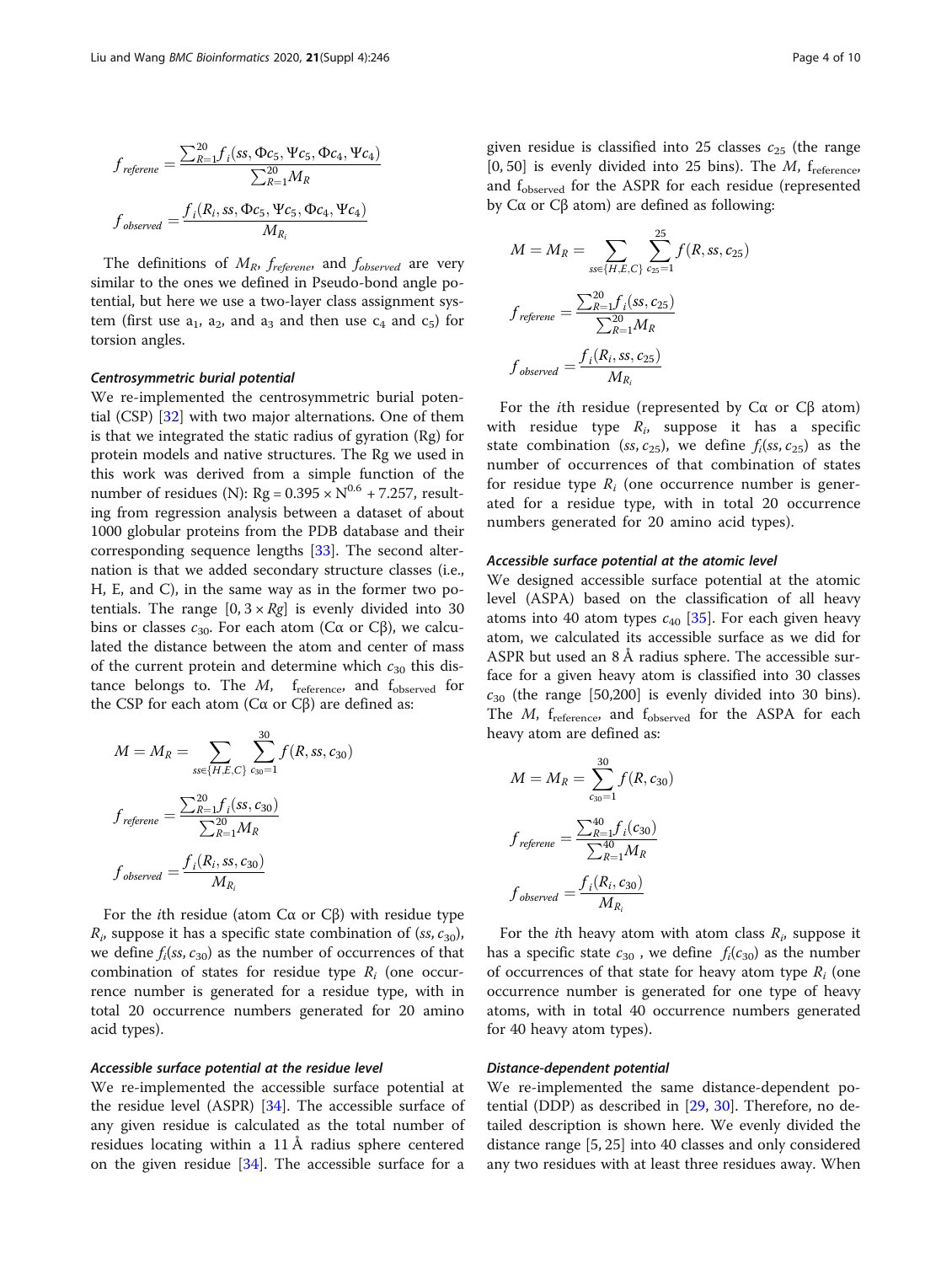calculating DDP, we used Cα or Cβ atom to represent a residue.

#### Sequence separation-dependent potential

We designed sequence separation-dependent potential (SSDP) based on the definition of DDP. SSDP is very similar to DDP, but we evenly divided the sequence separation range [0,300] into 60 classes and only considered two residues with distances equal to or less than 8 Å. For calculating SSDP, we used Cα or Cβ atom to represent a residue.

#### Contact-dependent potential

We designed contact-dependent potential (CDP). Two residues, with sequence separation equal to or larger than 6, are considered to be in-contact if their Euclidean distance is less than 9 Å in the 3D space. Therefore, the  $M$ ,  $f_{reference}$ , and  $f_{observed}$  for the CDP for any two residues (each represented by their Cα or Cβ atom and each belonging to 20 residue-type classes  $c_i$ ) being incontact are defined as:

$$
M = M_R = \sum_{ss \in \{H, E, C\}} \sum_{c_j=1}^{20} f(R, ss, c_j)
$$

$$
f_{reference} = \frac{\sum_{R=1}^{20} f_i(ss, c_j)}{\sum_{R=1}^{20} M_R}
$$

$$
f_{observed} = \frac{f_i(R_i, ss, c_j)}{M_{R_i}}
$$

For the *i*th and *j*th residues (represented by  $C\alpha$  or  $C\beta$ atoms) with residue type  $R_i$  and  $c_j$ , suppose they have a specific class combination (ss, c<sub>i</sub>), we define  $f_i(ss, c_i)$  as the number of occurrences of that combination of states for residue type  $R_i$  (one occurrence number is generated for a residue type, with in total 20 occurrence numbers generated for 20 amino acid types).

#### Relative solvent accessibility potential

We designed relative solvent accessibility potential (RSAP) from scratch. The relative solvent accessibility is assigned by STRIDE [[24\]](#page-9-0), and evenly divided into 10 classes  $c_{10}$  from range [0, 1]. The *M*,  $f_{reference}$ , and  $f_{ob}$ . served for the RSAP for each residue (represented by the Cα or Cβ atom) are defined as:

$$
M = M_R = \sum_{ss \in \{H,E,C\}} \sum_{c_{10}=1}^{10} f(R,ss,c_{10})
$$

$$
f_{reference} = \frac{\sum_{R=1}^{20} f_i(ss, c_{10})}{\sum_{R=1}^{20} M_R}
$$

$$
f_{observed} = \frac{f_i(R_i, ss, c_{10})}{M_{R_i}}
$$

For the *i*th residue (represented by the  $Cα$  or  $Cβ$  atom) with residue type  $R_i$ , suppose it has a specific state combination (ss,  $c_{10}$ ), we define  $f_i(ss, c_{10})$  as the number of occurrences of that combination of states for residue type  $R_i$  (one occurrence number is generated for a residue type, with in total 20 occurrence numbers generated for 20 amino acid types).

#### Volume-dependent potential

We designed a new potential: volume-dependent potential (VDP). For each  $Cα$  atom, we calculated its volume as described in [\[36\]](#page-9-0). Given a volume value, we classified it into 10 classes  $c_{10}$  (range [10, 30] was evenly divided). The  $M$ ,  $f_{reference}$ , and  $f_{observed}$  for the VDP for each residue (represented by Cα atom) are defined as:

$$
M = M_R = \sum_{\text{ss} \in \{H, E, C\}} \sum_{c_{10} = 1}^{10} f(R, \text{ss}, c_{10})
$$

$$
f_{\text{reference}} = \frac{\sum_{R=1}^{20} f_i(\text{ss}, c_{10})}{\sum_{R=1}^{20} M_R}
$$

$$
f_{\text{observed}} = \frac{f_i(R_i, \text{ss}, c_{10})}{M_{R_i}}
$$

For the *i*th residue (represented by the  $Ca$  atom) with residue type  $R_i$ , suppose it has a specific class combination (ss,  $c_{10}$ ), we define  $f_i(ss, c_{10})$  as the number of occurrences of that combination of states for residue type  $R_i$  (one occurrence number is generated for a residue type, with in total 20 occurrence numbers generated for 20 amino acid types).

#### Rosetta energy functions

We used Rosetta Energy Function 2015 (REF15) to generate 19 energy scores for each residue [[22\]](#page-8-0). The Rosetta energy of a protein model is the sum of all residues' energy scores; and the twentieth energy score provided by REF15 is the sum of all 19 energy scores.

#### Optimal parameters

Given a protein model, we first calculated the ten potentials at the atom or residue level and obtained the potentials/energy scores of this protein model by summing up all residues' energy scores  $(\Sigma E)$ . To determine the optimal parameters (e.g., range boundaries and class number) in each of the ten potentials, we selected 730 single-domain models in CASP9 by randomly selecting 10 models from each of the 73 template-basedmodelling (TBM) single-domain targets. We tested various configurations of parameters. The Pearson's and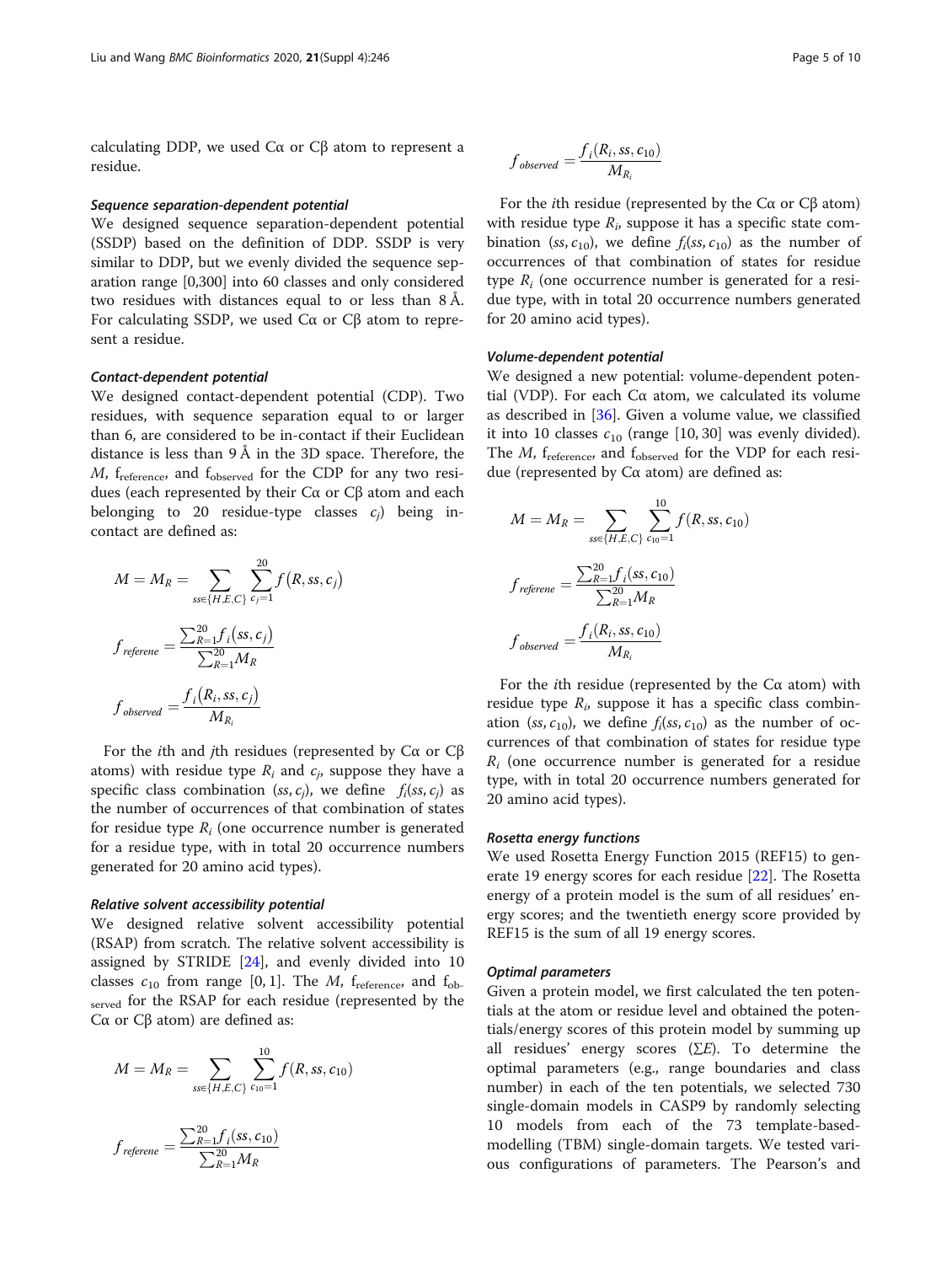<span id="page-5-0"></span>Spearman correlations between GDT-TS of the 730 models and their corresponding energy scores were used to determine the final parameters (see Additional file [1](#page-8-0): Table S1).

### Random forests

The random forests algorithm [\[37](#page-9-0)] was used as the machine learning algorithm in this study, which has been widely used in the field of computational biology [39](#page-9-0) ,[38](#page-9-0)]]. We used five-fold cross-validation to determine the optimal parameters (i.e., ntree, mtry) [[40](#page-9-0)]. The number of trees (i.e., ntree) we tested were from 500 to 5000 with an interval of 500. The mtry values we tested were from 10 to 34 with an interval of one. The optimal parameters we obtained were 2500 and 24, respectively.

### Results

Similar to how CASP officially evaluates QA methods that predict global qualities [[1\]](#page-8-0) of protein models, we assessed our method, together with four methods participated in CASP11, seven in CASP12, and 16 in CASP13, by four criteria measuring the abilities to assign relative scores, identify the best model from decoys, assign absolute scores, and discriminate good models from bad models. The corresponding measures are (1) the weighted mean of Pearson's product moment correlation coefficient (wmPMCC), (2) the average loss (Ave loss), (3) the average GDT-TS deviations (Ave ΔGDT), and (4) the Matthews correlation coefficient (MCC) and receiver operating characteristic (ROC). The weighted mean of Pearson's product moment correlation coefficient (wmPMCC) was used to evaluate the QA methods' ability to predict relative model accuracy. In each stage, the Pearson's correlation coefficients r between predicted and real GDT-TS scores for each target were calculated, and then the correlation r was transformed into an additive quantity using:

$$
z = \frac{1}{2} \ln \left( \frac{1+r}{1-r} \right)
$$

, where z is the normally distributed variable. We then calculated the arithmetic mean score of z values, denoted as  $\overline{z}$ . The final wmPMCC  $\overline{r}$  was obtained using the following inverse equation.

$$
\overline{r} = \frac{e^{\overline{z}} - e^{-\overline{z}}}{e^{\overline{z}} + e^{-\overline{z}}}
$$

The average loss (Ave loss) was designed to assess the quality of identifying the best model from a pool of models of each target. The loss value is the absolute value between the native GDT-TS scores of the best model and the predicted best model, which means that smaller loss values correspond to better ability to identify best models.

Compared with wmPMCC, the average GDT-TS deviation (Ave  $\Delta$  GDT) was used to evaluate the QA methods' ability to assign absolute model accuracy. For each model in a target, the GDT-TS deviation is the absolute value between real GDT-TS score and predicted global-quality score.

To evaluate the ability of distinguishing between good and bad models, we computed the Matthews correlation coefficient (MCC). For a protein model, if its true GDT-TS score is ≥50 (out of 100) and a QA method assigns a score  $\geq 50$ , we counted it as true positive (TP). The MCC score was calculated as:

$$
MCC = \frac{TP \times TN - FP \times FN}{\sqrt{(TP + FP)(TP + FN)(TN + FP)(TN + FN)}}
$$

, where TN stands for true negatives, FP for false positives, and FN for false negatives. We also performed the receiver operating characteristic (ROC) analysis [\[41](#page-9-0)]. ROC curves (AUC) indicate the ability of binary classification of the model's quality; if real GDT-TS  $\geq 50$ , the model quality is considered good, otherwise poor.

We first proved that the ten MASS potentials are significantly different from each other. We calculated the Pearson's correlations of every two potentials for 730 models (see Additional file [1](#page-8-0): Table S2 upper triangular) and the statistical significance of the differences at the 95% confidence level using paired t-tests (see Additional file [1](#page-8-0): Table S2 lower triangular). We also calculated the Spearman correlations of every two potentials for 730 models (see Additional file [1](#page-8-0): Table S3 upper triangular) and statistical significance of the differences at the 95% confidence level using paired Wilcoxon Signed-Rank tests (see Additional file [1](#page-8-0): Table S3 lower triangular). From Additional file [1:](#page-8-0) Tables S2 and S3, we can conclude that the ten MASS potentials we designed and reimplemented are statistically and significantly different from each other.

We blindly tested MASS on 75 CASP11 targets in two stages (sel20 and best150), and compared its

Table 1 Evaluations of our method MASS with four topperforming single-model methods in stage 2 for 75 targets of CASP 11 (groups are ranked by wmPMCC and best results are highlighted in bold)

| wmPMCC | Ave loss | Ave $\Delta$ GDT | MCC  | ROC. |
|--------|----------|------------------|------|------|
| 0.409  | 0.07029  | 0.00076          | 0.60 | 0.88 |
| 0.390  | 0.07543  | 0.00064          | 0.61 | 0.88 |
| 0.368  | 0.07540  | 0.00113          | 0.52 | 0.86 |
| 0.351  | 0.07068  | 0.00083          | 0.58 | 0.86 |
| 0.349  | 0.06191  | 0.00085          | 0.57 | 0.85 |
|        |          |                  |      |      |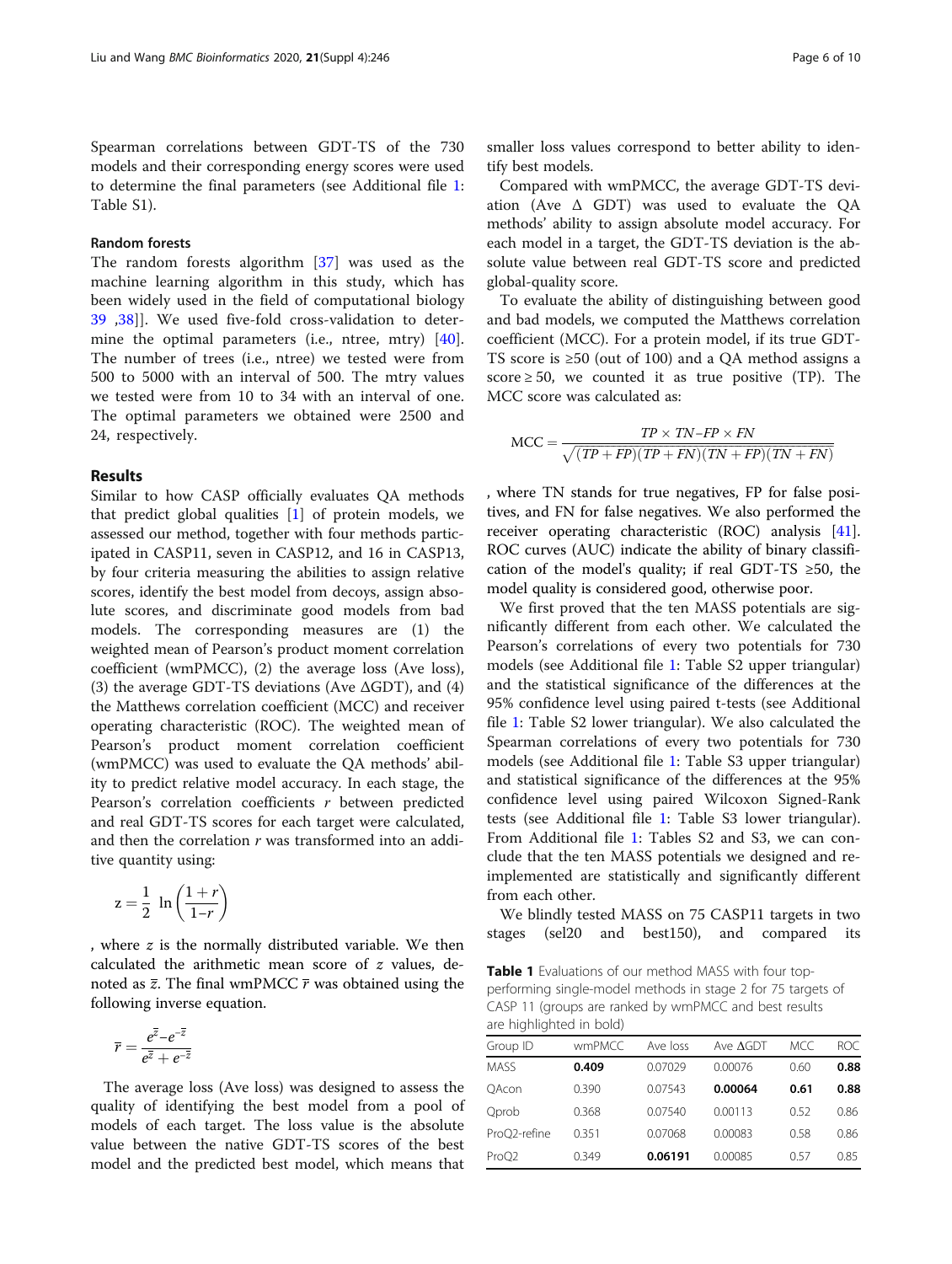

<span id="page-6-0"></span>

performance with four leading methods in CASP11: ProQ2 [\[3\]](#page-8-0), ProQ2-refine [[10\]](#page-8-0), Qprob/ MULTICOM\_ NOVEL [[4\]](#page-8-0), and QAcon/MULTICOM-CLUSTER [\[42](#page-9-0)]. We also blindly tested MASS on 72 CASP12 targets and compared it with leading methods in CASP12 including ProQ3 [[7\]](#page-8-0), SVMQA [\[6](#page-8-0)], VoroMQA [[43\]](#page-9-0), DeepQA/MUL-TICOM-CLUSTER [\[5](#page-8-0)], Myprotein-me, QASproGP, and QMEAN [[27\]](#page-9-0). As shown in Additional file [1](#page-8-0): Table S4 for CASP11, our method (MASS) outperforms the other four in every aspect in stage 1, for stage 2, see Table [1.](#page-5-0) Our method is the only method that achieves > 0.7 wmPMCC in stage 1 and > 0.4 in stage 2, indicating that MASS can accurately predict the real GDT-TS scores. Figure 1 shows two example predictions of MASS on two CASP targets.

In terms of CASP12, as shown in Additional file [1](#page-8-0): Table S5, ProQ3 and DeepQA outperform the others in stage 1, and ProQ3 and SVMQA outperform the others in stage 2, see Table 2. MASS outperforms SVMQA in

Table 2 Evaluations of our method MASS with seven topranking single-model methods in stage 2 for 72 targets of CASP 12 (groups are ranked by wmPMCC and best results are highlighted in bold)

| Group ID     | wmPMCC | Ave loss | Ave AGDT | <b>MCC</b> | <b>ROC</b> |
|--------------|--------|----------|----------|------------|------------|
| <b>SVMOA</b> | 0.677  | 0.05608  | 0.00091  | 0.62       | 0.90       |
| ProO3        | 0.664  | 0.06073  | 0.00064  | 0.67       | 0.93       |
| <b>MASS</b>  | 0.649  | 0.08744  | 0.00086  | 0.62       | 0.90       |
| QASproGP     | 0.634  | 0.07992  | 0.00069  | 0.65       | 0.92       |
| VoroMOA      | 0.619  | 0.08169  | 0.00077  | 0.16       | 0.86       |
| DeepQA       | 0.616  | 0.08145  | 0.00051  | 0.69       | 0.93       |
| Myprotein-me | 0.614  | 0.10350  | 0.00089  | 0.44       | 0.80       |
| <b>OMEAN</b> | 0.311  | 0.10546  | 0.00141  | 0.41       | 0.81       |
|              |        |          |          |            |            |

terms of Ave ΔGDT in both stages and in terms of MCC and ROC in stage 1. Moreover, we reported the significance of differences between any two methods in Additional file [1](#page-8-0): Table S6 for CASP 11 and Additional file [1](#page-8-0): Table S7 for CASP 12 by Fisher Z-Transformation and ttest. It shows that the predictions of MASS are significantly different to the predictions of QAcon, ProQ3, and SVMQA.

| <b>Table 3</b> Evaluations of our method MASS with seven top-  |
|----------------------------------------------------------------|
| ranking single-model methods in stage 2 for 57 targets of CASP |
| 13 (groups are ranked by wmPMCC and best results               |
| are highlighted in bold)                                       |

| wmPMCC | Ave loss | Ave AGDT | <b>MCC</b> | <b>ROC</b> |
|--------|----------|----------|------------|------------|
| 0.906  | 0.0936   | 0.00041  | 0.72       | 0.94       |
| 0.888  | 0.09313  | 0.00039  | 0.74       | 0.94       |
| 0.839  | 0.05807  | 0.00091  | 0.64       | 0.93       |
| 0.78   | 0.09127  | 0.00083  | 0.58       | 0.89       |
| 0.773  | 0.08708  | 0.00106  | 0.57       | 0.86       |
| 0.756  | 0.08826  | 0.00087  | 0.52       | 0.88       |
| 0.742  | 0.08727  | 0.00088  | 0.57       | 0.88       |
| 0.721  | 0.08322  | 0.00098  | 0.34       | 0.87       |
| 0.714  | 0.08675  | 0.00095  | 0.6        | 0.89       |
| 0.69   | 0.07854  | 0.001    | 0.33       | 0.86       |
| 0.682  | 0.09037  | 0.00106  | 0.54       | 0.85       |
| 0.667  | 0.07839  | 0.00113  | 0.38       | 0.83       |
| 0.652  | 0.09748  | 0.00124  | 0.46       | 0.83       |
| 0.638  | 0.08676  | 0.00097  | 0.46       | 0.81       |
| 0.601  | 0.11021  | 0.00106  | 0.44       | 0.82       |
| 0.57   | 0.13504  | 0.00097  | 0.44       | 0.83       |
| 0.026  | 0.20285  | 0.00165  | 0.21       | 0.65       |
|        |          |          |            |            |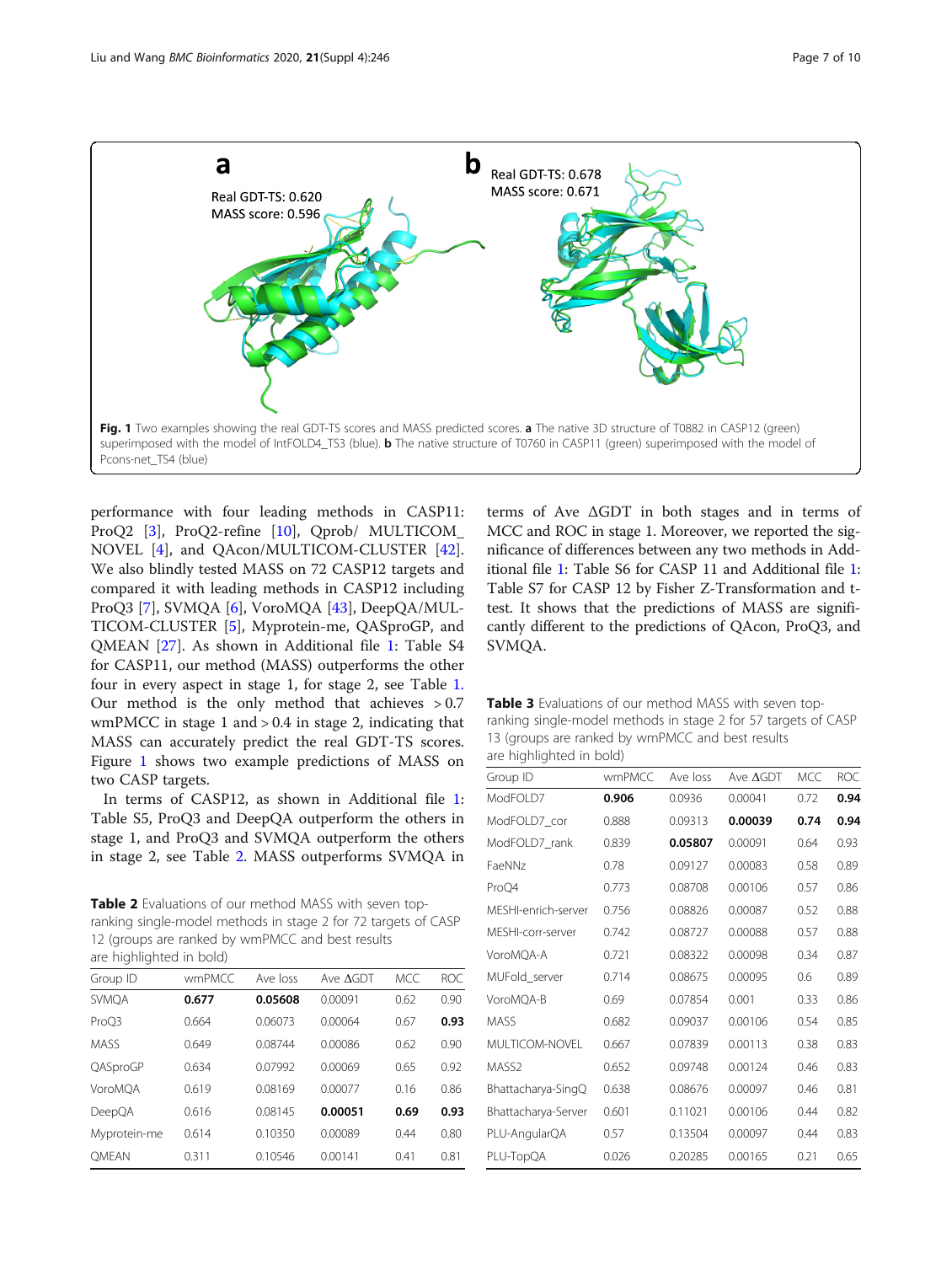

We also evaluated our method using 57 targets in CASP13 experiment along with 16 methods participating in CASP13 including ModFOLD7 series [\[15](#page-8-0)], FaeNNz, ProQ4 [\[14](#page-8-0)], MESHI series, VoroMQA series [[44\]](#page-9-0), MULTICOM-NOVEL, Bhattacharya-SingQ, Bhattacharya-Server, PLU-AngularQA [\[45](#page-9-0)], and PLU-TopQA (methods having missing models or targets were excluded). The results are shown in Table [3](#page-6-0) for stage 2 and Additional file [1:](#page-8-0) Table S8 for stage 1. In stage 1, ModFOLD7 series [[15\]](#page-8-0) perform better than the others according to the five evaluation metrics. MASS achieves a slightly lower ROC (i.e., 0.94) compared with 0.99 from ModFOLD7. In stage 2, Mod-FOLD7 series still outperform the other methods.

Notice that the pseudo amino acid composition for all models of a target are the same. In section 1 of the Additional file [1](#page-8-0), we provided a discussion showing that although this feature cannot distinguish the models within a target, it can affect the scores given to all the models of a target.

We provided the contribution of each of the 70 machine learning features in Fig. 2, which provides useful information for future research in this field. All of the 70 features play a positive role in the machine learning task with one of the solvent accessibility features, some of the PseAA features, and the twentieth energy scores from Rosetta contributing more than the rest.

The running time analysis of MASS is shown in the Additional file [1.](#page-8-0) Finally, to assess the values of the three energy sets including the three energy functions (RWplus, GOAP, and DFIRE), our novel MASS potentials, Rosetta energy functions, we individually occluded each of the three energy sets by setting the corresponding features to zero and then executed the same MASS model to obtain new predictions on 75 targets in CASP11 stage 2. We compared the evaluation results with/without occlusion and the results were shown in Additional file [1:](#page-8-0) Table S9. MASS potentials demonstrated higher importance than the three energy functions (RWplus, GOAP, and DFIRE) and Rosetta energy functions.

### **Discussions**

MASS is a random-forests-based approach for estimating the quality of individual protein models. It uses various features extracted from protein sequences and models. The features can be classified into seven sets: (1) consistency between predicted and assigned secondary structures and solvent accessibilities; (2) three energy functions (RWplus, GOAP, and DRIRE); (3) PseAA coding of protein sequence; (4) radius of gyration of the protein model; (5) residue-residue contact information; (6) 15 MASS potentials; and (7) 20 Rosetta energy functions. We evaluated MASS along with other QA methods in CASP11, CASP12, and CASP13. MASS outperforms most of the methods in CASP11 and is comparable with the leading methods in CASP12 and CASP13.

We defined and re-implemented 10 protein potentials using various protein properties including sequence-separation-dependent, distance-dependent, contact-dependent, volume-dependent, torsion angle, pseudo-bond angle, accessible surface, relative solvent accessibility, and centrosymmetric burial. We have proved that these 10 protein potentials play a key role in the good performance of MASS. The 10 MASS potentials can be used as machine learning features for other studies in the field of protein science, such as protein structure prediction and protein function prediction.

Currently, MASS does not support residue-specific (local) quality assessment, which can be used in refining protein models. However, most of the features we used in this work are residue-specific, which can be directly used as local or residue-specific features for developing residue-specific quality assessment methods. As our future work, we plan to integrate MASS potentials with deep learning methods to estimate residue-specific protein model qualities.

# Conclusions

In this study, we designed and implemented ten potentials using different reference state information including pseudo-bond angles, torsion angles, centrosymmetric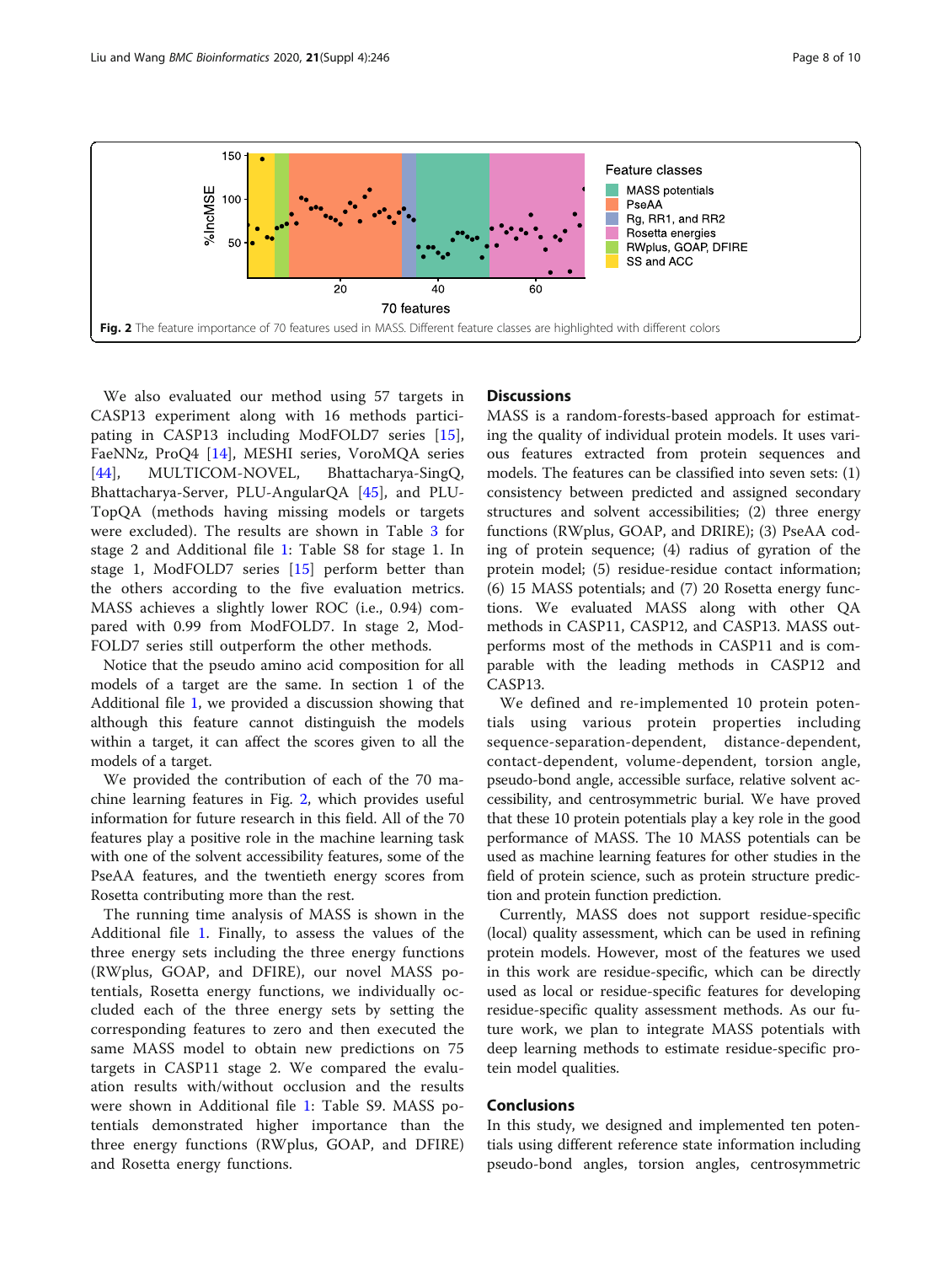<span id="page-8-0"></span>burial, accessible surface at the residue level and at the atomic level, residue distance, sequence separation, residue-residue contact, relative solvent accessibility, and atom volume. We proved that the ten potentials were statistically significant different to each other. MASS potentials demonstrated higher importance than the three energy functions (RWplus, GOAP, and DFIRE) and Rosetta energy functions when used as machine learning features.

We also present MASS, which uses seven types of features and random forests to predict global qualities of individual protein models. To evaluate MASS and the related tools, we used four CASP-official-evaluation criteria that measured the abilities to assign relative and absolute scores, identify the best model from decoys, and distinguish between good and bad models. MASS outperforms almost all of the four CASP11 leading single-model methods for global quality assessment. MASS is comparable with most of the leading methods in CASP12 and CASP13 experiments.

#### Supplementary information

Supplementary information accompanies this paper at [https://doi.org/10.](https://doi.org/10.1186/s12859-020-3383-3) [1186/s12859-020-3383-3.](https://doi.org/10.1186/s12859-020-3383-3)

Additional file 1. Supplementary Information and data. This document provides more details regarding pseudo amino acid composition, MASS potential comparision, and evaluation results for different QA methods in stage 1.

#### Abbreviations

CASP: Critical assessment of techniques for protein structure prediction; QA: Quality assessment

#### Acknowledgements

Not applicable.

#### About this supplement

This article has been published as part of BMC Bioinformatics Volume 21 Supplement 4, 2020: Proceedings of the 16th Annual MCBIOS Conference. The full contents of the supplement are available at [https://bmcbioinformatics.](https://bmcbioinformatics.biomedcentral.com/articles/supplements/volume-21-supplement-4) [biomedcentral.com/articles/supplements/volume-21-supplement-4](https://bmcbioinformatics.biomedcentral.com/articles/supplements/volume-21-supplement-4)

#### Authors' contributions

TL developed the systems and potentials, benchmarked the performance, and wrote the first draft of the manuscript. ZW advised the research and edited the manuscript. Both authors have read and approved the final manuscript.

#### Authors' information

Not applicable.

#### Funding

The research was supported by National Institutes of Health R15GM120650 and start-up funding from the University of Miami to ZW. Publication costs are funded by the National Institutes of Health R15GM120650 to ZW.

#### Availability of data and materials

MASS is publicly available at [http://dna.cs.miami.edu/MASS/.](http://dna.cs.miami.edu/MASS/)

#### Ethics approval and consent to participate

Not applicable.

#### Consent for publication

Not applicable.

#### Competing interests

The authors declare that they have no competing interests.

#### Received: 21 January 2020 Accepted: 22 January 2020 Published: 6 July 2020

#### References

- Kryshtafovych A, Barbato A, Monastyrskyy B, Fidelis K, Schwede T, Tramontano A. Methods of model accuracy estimation can help selecting the best models from decoy sets: assessment of model accuracy estimations in CASP11. Proteins: Struct Funct Bioinf. 2016;84(S1):349–369.
- 2. Wang Z, Eickholt J, Cheng J. APOLLO: a quality assessment service for single and multiple protein models. Bioinformatics. 2011;27(12):1715–6.
- 3. Ray A, Lindahl E, Wallner B. Improved model quality assessment using ProQ2. BMC Bioinformatics. 2012;13(1):224.
- 4. Cao R, Cheng J. Protein single-model quality assessment by feature-based probability density functions. Sci Rep. 2016;6:23990.
- 5. Cao R, Bhattacharya D, Hou J, Cheng J. DeepQA: improving the estimation of single protein model quality with deep belief networks. BMC Bioinformatics. 2016;17(1):495.
- 6. Manavalan B, Lee J. SVMQA: support–vector-machine-based protein singlemodel quality assessment. Bioinformatics. 2017;33(16):2496–503.
- 7. Uziela K, Shu N, Wallner B, Elofsson A. ProQ3: Improved model quality assessments using Rosetta energy terms. Sci Rep. 2016;6(1):33509.
- 8. Liu T, Wang Y, Eickholt J, Wang Z. Benchmarking deep networks for predicting residue-specific quality of individual protein models in CASP11. Sci Rep. 2016;6:19301.
- 9. Cao R, Wang Z, Wang Y, Cheng J. SMOQ: a tool for predicting the absolute residue-specific quality of a single protein model with support vector machines. BMC Bioinformatics. 2014;15(1):120.
- 10. Uziela K, Wallner B. ProQ2: estimation of model accuracy implemented in Rosetta. Bioinformatics. 2016;32(9):1411–3.
- 11. Manavalan B, Lee J, Lee J. Random forest-based protein model quality assessment (RFMQA) using structural features and potential energy terms; 2014.
- 12. Hou J, Cao R, Cheng J. Deep convolutional neural networks for predicting the quality of single protein structural models. bioRxiv. 2019:590620.
- 13. Uziela K, Menéndez Hurtado D, Shu N, Wallner B, Elofsson A. ProQ3D: improved model quality assessments using deep learning. Bioinformatics. 2017;33(10):1578–80.
- 14. Hurtado DM, Uziela K, Elofsson A: Deep transfer learning in the assessment of the quality of protein models. arXiv preprint arXiv:180406281 2018.
- 15. McGuffin LJ, Adiyaman R, Maghrabi AH, Shuid AN, Brackenridge DA, Nealon JO, Philomina LS. IntFOLD: an integrated web resource for high performance protein structure and function prediction. Nucleic Acids Res. 2019;47:W408–13.
- 16. Zemla A. LGA: a method for finding 3D similarities in protein structures. Nucleic Acids Res. 2003;31(13):3370–4.
- 17. Liu T, Wang Z. SOV refine: a further refined definition of segment overlap score and its significance for protein structure similarity. Source Code Biol Med. 2018;13(1):1.
- 18. Zhang J, Zhang Y. A novel side-chain orientation dependent potential derived from random-walk reference state for protein fold selection and structure prediction. PLoS One. 2010;5(10):e15386.
- 19. Zhou H, Skolnick J. GOAP: a generalized orientation-dependent, all-atom statistical potential for protein structure prediction. Biophys J. 2011;101(8): 2043–52.
- 20. Zhou H, Zhou Y. Distance-scaled, finite ideal-gas reference state improves structure-derived potentials of mean force for structure selection and stability prediction. Protein Sci. 2002;11(11):2714–26.
- 21. Chou KC. Prediction of protein cellular attributes using pseudo-amino acid composition. Proteins. 2001;43(3):246–55.
- 22. Alford RF, Leaver-Fay A, Jeliazkov JR, O'Meara MJ, DiMaio FP, Park H, Shapovalov MV, Renfrew PD, Mulligan VK, Kappel K. The Rosetta all-atom energy function for macromolecular modeling and design. J Chem Theory Comput. 2017;13(6):3031–48.
- 23. Magnan CN, Baldi P. SSpro/ACCpro 5: almost perfect prediction of protein secondary structure and relative solvent accessibility using profiles, machine learning and structural similarity. Bioinformatics. 2014;30(18):2592–7.